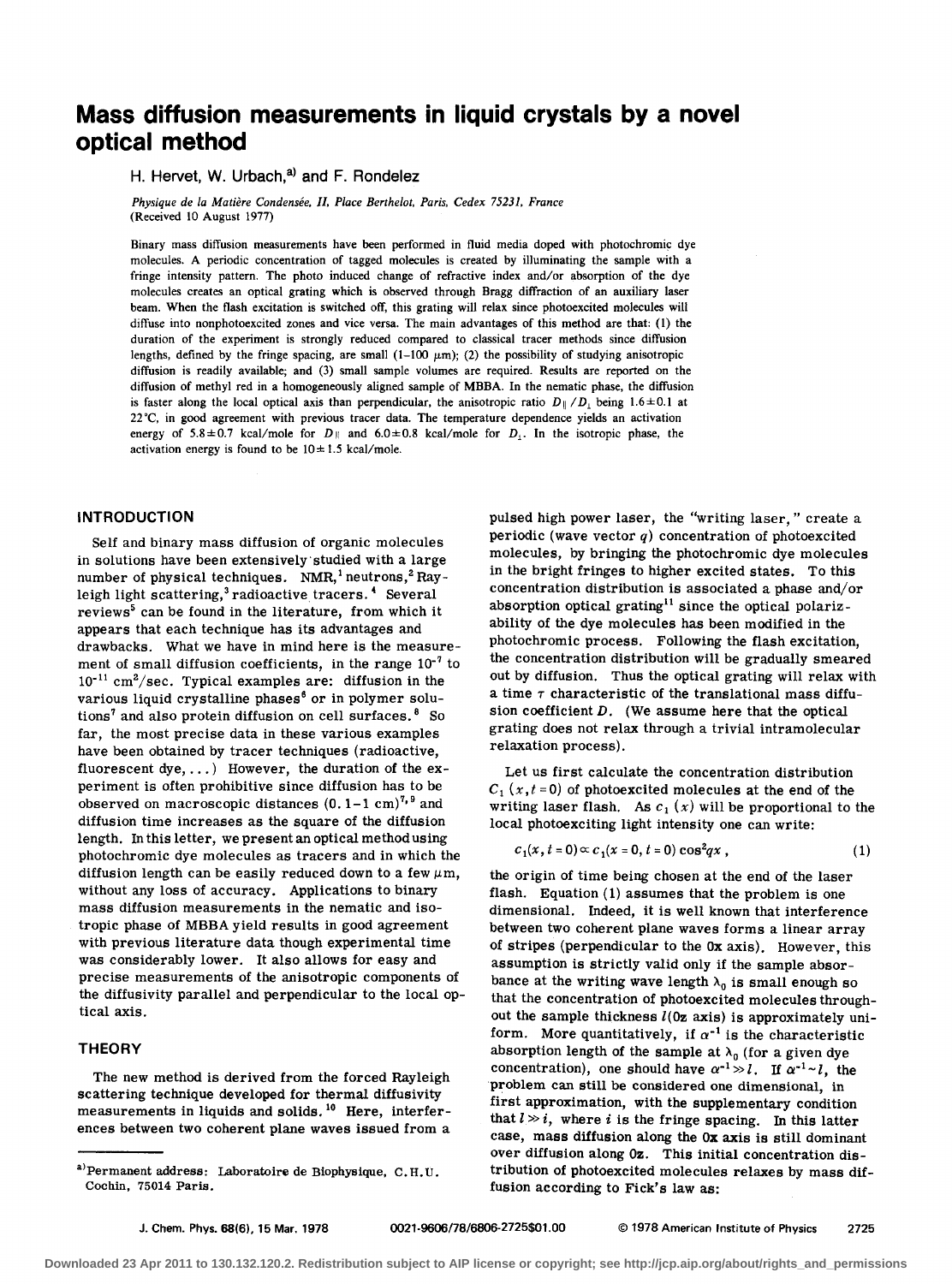

FIG. 1. Experimental set up.

$$
\frac{\partial c_1(x,t)}{\partial t} - D \frac{\partial^2 c_1(x,t)}{\partial x^2} = 0
$$

which gives:

$$
c_1(x, t) = c_1(x, 0)e^{-t/\tau}
$$

with  $\tau = 1/Dq^2$ . This concentration distribution acts as an optical grating for the reading laser beam. Diffraction theory states that this beam will be diffracted into various diffracted orders. On a screen in the far field, the first order diffracted beam will appear as two bright dots at distance  $d = (\lambda_1/i)L$  to the direct beam  $(L, \text{ the dis-}$ tance from the sample to the viewing screen,  $\lambda_1$  the reading wavelength). The scattered electric field  $E(t)$ is proportional to the amplitude of the concentration distribution.<sup>12</sup> As this is the diffracted intensity  $I(t)$  which is detected, we will analyze its time dependence in the next paragraph.

## **EXPERIMENTAL DATA ANALYSIS**

The time analysis of the diffracted intensity can be correctly described only if coherence properties of the scattered electric field are taken into account. This problem is well known in quasielastic Rayleigh light scattering.<sup>13</sup> The various scattered electric fields  $E_n(t)$ emitted by different parts in the illuminated volume are collected on the phototube over less than one coherence area, so they add up constructively. In that case, the output voltage  $Va(t)$  is proportional to  $I(t) = |\sum_{n} E_n(t)|^2$ . In the summation we have included scattered electric fields due to the concentration distribution (signal term), but also those due to unavoidable static defects (background term). The former decay with time like  $\exp -t/\tau$ , while the latter are time independent. Then  $Va(t)$  writes:

 $Va(t) = \alpha^2 (E_e e^{-t/\tau} + B)^2$ .

where  $\alpha^2$  is a proportionality factor. The two limiting cases,  $E_s \gg B$  or  $E_s \ll B$  correspond to the so-called homodyne or heterodyne regimes.<sup>13</sup> In this experiment, we process the data by first determining the  $\alpha^2 B^2$  value at long times  $(t \gg \tau)$  and then plotting on semilog scales  $[V_a(t)]^{1/2} - \alpha B$  vs time. The curve should be a straight line of slope  $\tau^{-1}$ . This yields a direct determination of

the mass diffusion coefficient,  $D$ , knowing the grating wave vector *q* from the geometrical conditions.

#### **EXPERIMENTAL SET UP**

The experimental set up is shown on Fig. 1. The linear fringe pattern which produces the periodic distribution of photoexcited molecules is obtained by splitting the main beam of a 1 W Ar<sup>+</sup> laser (Spectra Physics model 165,  $\lambda_0 = 5145$  Å) into two beams of equal intensity, converging on the sample. The fringe spacing *i* can be varied from 5-70  $\mu$ m, by adjusting the angle 9 between the two interfering beams. The Ar<sup>+</sup> laser beam is chopped mechanically to give light pulses of 40  $\mu$  sec duration, with an adjustable repetition rate from 20 msec -33 min. The exciting laser power was generally kept below 200 mW, giving energy pulses of 8  $\mu$ J. The reading laser is a 2 mW He-Ne (Spectra Physics model 133,  $\lambda_1 = 6328$  Å) with a beam diameter  $a = 1$  m/m. At a distance  $L = 130$  cm, the diameter of the coherence area is  $\sim \lambda_1 L/a$ , i.e.,  $\sim 1$  mm. The first order diffracted intensity is detected over less than one coherence area with an RTC-56TVP photomultiplier fitted with a 500  $\mu$ m pinhole. The phototube output is amplified and fed into a multichannel analyzer (Intertechnique BM 25) used in the multiscaler mode. The time dependence of the diffracted intensity is recorded after each exciting pulse and averaged over 1000 pulses to improve the accuracy (it should be emphasized that single pulse data are already quite good). The data are then processed with an HP 9825 calculator using a least square fit to extract the relaxation time according to the procedure described above.

Binary mass diffusion coefficients have been measured for the nematic liquid crystal  $p$ -methoxybenzilidene *p -n* -butyl aniline (MBBA) doped with low concentrations of methyl red. Methyl red is a dye of the azobenzene series, which are well known to undergo trans to cis photoisomerism when photoexcited in their absorption band.<sup>14</sup> When dissolved into MBBA, methyl red absorbs practically no 6328 A incident radiation. On the other hand, about 50% of the energy is absorbed at 5145 Å for dye concentration of  $5 \times 10^{-4}$  (weight) in 200  $\mu$ m thick samples. This corresponds to  $\alpha^{-1}$  ~ 300  $\mu$ m (let us recall that one must have  $\alpha^{-1} \gg i$ ).

The characteristic lifetime of the photoexcited cis state is of the order of several seconds<sup>15</sup> which is long enough for our diffusion experiments. Methyl red was also chosen because these dye molecules are similar in

size and shape to MBBA molecules.  
\n
$$
C_4H_9 \bigotimes C_2H
$$
 CCH=N $\bigotimes C_3H$  (MBBA)  
\n $N = N \bigotimes N(CH_3)_2$  (MR)

One can thus expect the binary mass diffusion coefficient to approximate rather well the true self diffusion coefficient of MBBA. The liquid crystal was placed between two silicon monoxide coated glass plates (2 cm  $\times$ 1.5 cm) separated by a teflon spacer, typically 200  $\mu$ m thick. Deposition of the SiO coating under oblique inci-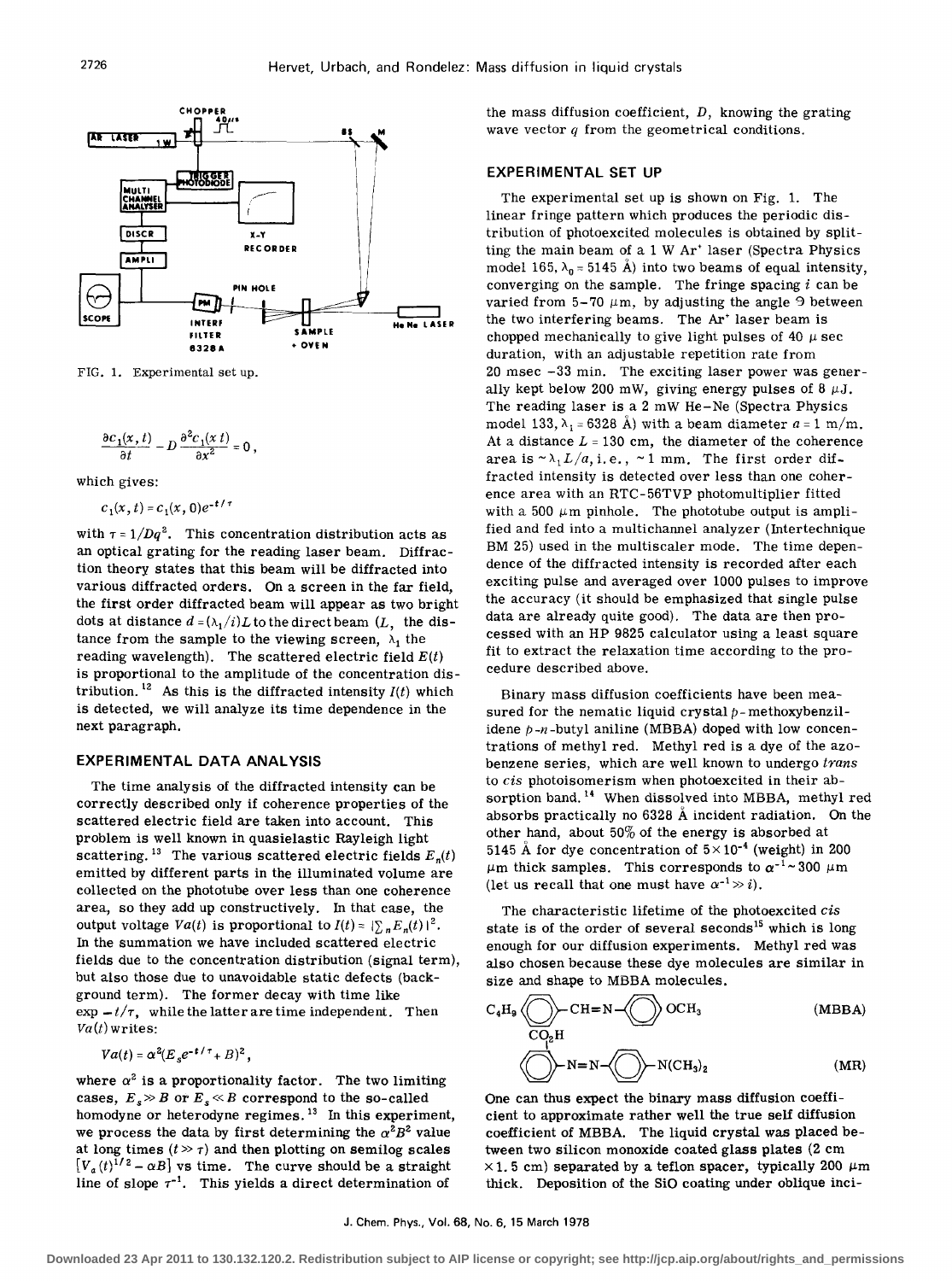

FIG. 2. Left hand side scale: output voltage of the phototube versus time, as obtained on the multichannel analyzer after a 100 pulses averaging. Right hand side scale: semilog plot of the raw data following the procedure described in the text. The best fit gives a decay time  $\tau_n=0.24$  sec for the mass diffusion parallel to the long molecular axis, fringe spacing = 15. 0  $\mu$ m;  $T = 22 °C$ .

dence<sup>16</sup> insures the homogeneous alignment of the nematic liquid crystal with its optical axis parallel to the glass walls. Since sample areas smaller that  $5 \text{ mm}^2$ are sufficient for the experiment the best aligned regions, essentially free of disclinations<sup>6</sup> are selected by visual inspection under the microscope. Measurements were made in the nematic phase between 22 and 44 °C in the two geometries, i. e., fringes parallel and perpendicular to the nematic optical axis, respectively, and also in the isotropic phase up to 55°C.

# RESULTS

Figure 2 shows a typical plot of  $\text{Ln}[V_a(t)^{1/2}-B]$  vs time in the nematic phase at 22 °C for mass diffusion. The data can always be fitted with a straight line, for diffusion parallel  $(D_{\rm II})$  and perpendicular  $(D_{\rm I})$  to the nematic optical axis, respectively. The accuracy of the determination of  $\tau$  and of the measurement of i is about 1%. The dependence of  $\tau$  with the fringe spacing  $i = 2\pi/q$ 



FIG. 3. Experimental decay times for mass diffusion vs the inverse square of the grating wave vector for parallel and perpendicular geometries.  $T = 22$  °C. From the slope, one gets  $D_{\parallel} = 2.4 \pm 0.1 \, 10^{-7} \, \text{cm}^2/\text{sec}$  and  $D_{\perp} = 1.5 \pm 0.1 \, 10^{-7} \, \text{cm}^2/\text{sec}$ .



FIG. 4. Temperature dependence of  $D_{\mu}$ ,  $D_{\mu}$ , and  $D_0$  in the nematic and isotropic phases MBBA.

is given on Fig. 3. i was varied between 10 and 70  $\mu$ m. At low *i* values,  $\tau_{\parallel}$  and  $\tau_{\perp}$  are proportional to  $i^2$  and all points align on two straight lines passing through the origin. This is indeed in agreement with a diffusion process for which the characteristic time increases as the square of the diffusion length. Assuming that  $\tau$  $= 1/Dq^2$ , one then gets:  $D_{\rm II} = 2.4 \pm 0.1 10^{-7} \text{ cm}^2/\text{sec}; D_{\rm II}$  $= 1.5 \pm 0.110^{-7}$  cm<sup>2</sup>/sec at 22 °C. At large *i* values,  $\tau$ saturates and tends towards a constant value independent of the experimental geometry. We interpret this limiting value of  $\tau$  as the intramolecular relaxation time  $\tau$ intra corresponding to the spontaneous deexcitation of the photoexcited state of methyl red molecules.  $\tau$  intra is found to be  $\sim$  2 sec, and independent of both the fringe spacing and the geometry as opposed to the relaxation time by mass diffusion  $\tau$  studied above.  $\tau$  intra is rather strongly dependent with temperature and care was taken to work at low enough fringe spacing when temperature was varied.

The temperature dependence of  $D_{\parallel}$  and  $D_{\perp}$  in the nematic phase and of  $D_0$  in the isotropic phase is plotted on Fig. 4. In the nematic phase, the anisotropic ratio  $D_{\parallel}/D_{\perp}$  decreases from 1.6 at 22 °C down to 1.33 at 42 °C. Above the transition temperature to the isotropic phase, the diffusion is isotropic and the results are independent of the geometry. It should be noted that  $D_0$  shows no observable discontinuity at the nematic to isotropic phase transition.

Numerous determination of  $D_{\parallel}$  and  $D_{\perp}$  have been made in the nematic phase around room temperature. Although there is a considerable scattering in the data published in the literature<sup>17</sup> we believe that most reliable results are obtained from tracer experiments. A particular easy comparison can be made with the results obtained by a macroscopic dye tracer technique<sup>9</sup> since methyl red was used in both experiments. The agreement with our present data is excellent since  $D_{\parallel}$  was reported to be 2.6 $\pm$  0.3 10<sup>-7</sup> cm<sup>2</sup>/sec and  $D_1 = 1.6 \pm 0.3$  10<sup>-7</sup>  $\text{cm}^2/\text{sec}$  at 22 °C. The temperature dependence of D has been much less studied. In the absence of a satisfying microscopic theoretical description of the translational diffusion in liquid crystalline phases, the temperature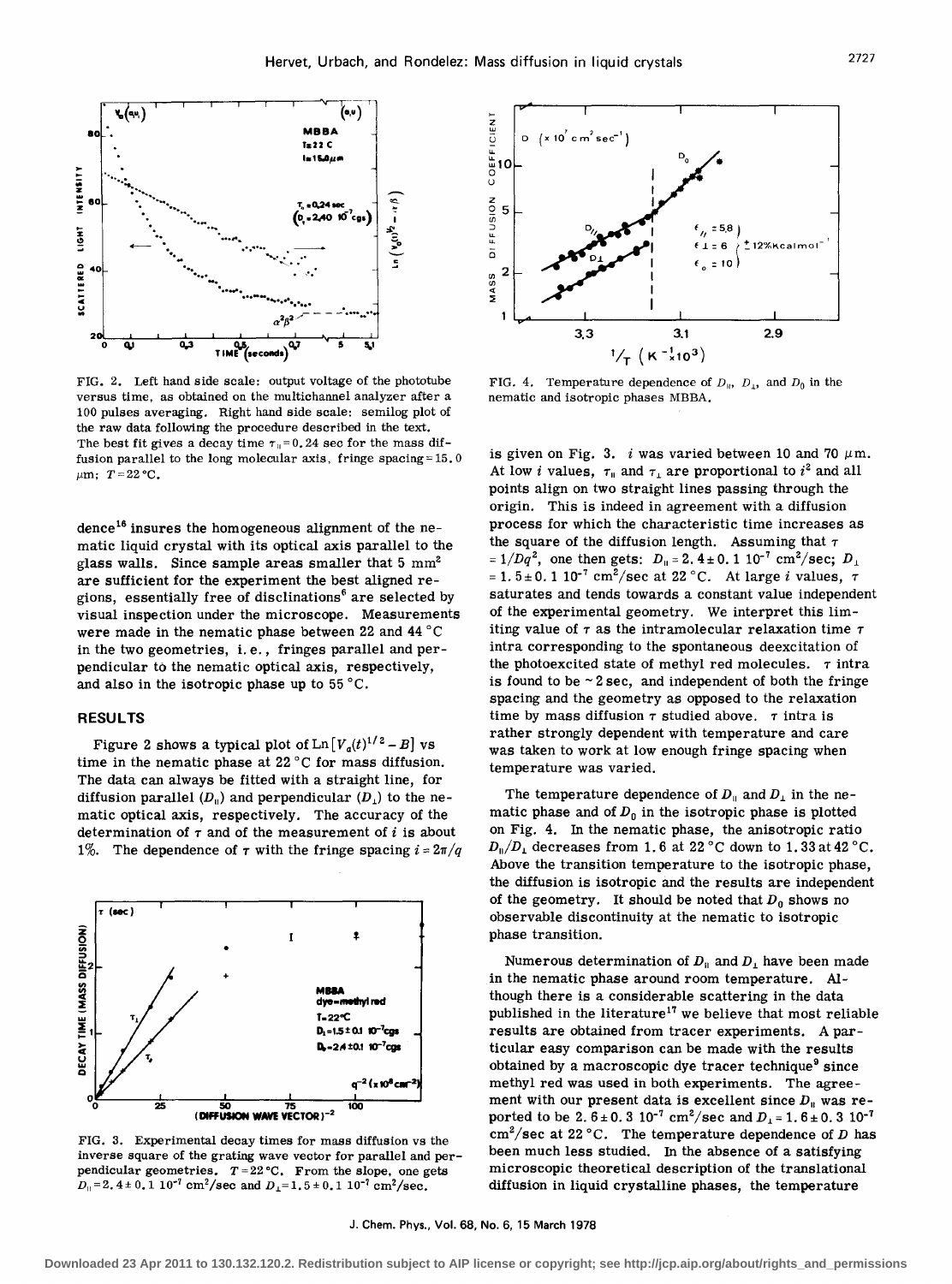dependence is generally described as an activated energy process. Here, we obtained from Fig. 4 that the activation energy for  $D_{\parallel}$  is  $\epsilon_{\parallel} = 5.8 \pm 0.7$  kcal/mole, for  $D_{\perp}$  is  $\epsilon_0 = 6.0 \pm 0.8$  kcal/mole, and for  $D_0$  is  $\epsilon_0 = 10 \pm 1.5$ kcal/mole.  $\epsilon_{\parallel}$  and  $\epsilon_{\perp}$  have very close values. This has already been observed by several authors in different materials ( $p$ -azoxyanizole,<sup>18</sup> one of the substituted phenyl-4-benzoyloxybenzoates,17 terephtal-bis-butyl aniline).<sup>19</sup> We confirm here their observation on MBBA also, contrary to a previous report.<sup>20</sup> Our results for  $\epsilon_{\parallel}$  and  $\epsilon_{\perp}$  are in good agreement with the values of 5.0 and 5.4 kcal/mole obtained from NMR measurements on partially deuterated MBBA.<sup>21</sup> Literature values for  $\epsilon_0$  are rather scattered between 6.0 and 9.5 kcal/ mole,<sup>20-22</sup> to be compared with our  $10 \pm 1.5$  kcal/mole determination.

## **DISCUSSION**

We have demonstrated that forced Rayleigh scattering can be used to measure mass diffusion coefficients in liquid crystals. In this method, one measures the relaxation time of an optically-induced, spatially periodic, concentration distribution of photochromic molecules. Several advantages over previously described techniques are apparent.

(1) A wide range of  $D$  values can be investigated typically from  $10^{-5}$  to  $10^{-11}$  cm<sup>2</sup>/sec. With the classical tracer techniques, the only other method to cover such a wide range of  $D$ , the measurement of very low  $D$  implies extremely long experimental times, of the order of several days.<sup>7,9,17,20</sup> Indeed, it is necessary to let the tagged molecules diffuse over macroscopic distances (0.1-1 cm) if accurate results are needed. Here the diffusion length is equal to the fringe spacing  $(1-100)$  $\mu$ m). The duration of the experiment is reduced as the square of the ratio of the diffusion length, i. e., up to 8 orders of magnitude.

(2) In anisotropic materials, the components of the mass diffusivity tensor can be measured by adjusting the spatial orientation of the linear fringe pattern relative to the principal axes of the sample.

(3) Very small samples areas are needed. Well defined diffraction patterns can be obtained with less than ten fringes in the illuminated volume. Therefore, experiments are in principle feasible with samples area ~ 100  $\mu$ m in diameter. This may be useful for studying materials which are either scarcely available, (biological molecules, some liquid crystals) or difficult to align on large surfaces (smectic phases).

(4) The extreme sensitivity of the Forced Rayleigh scattering has already been discussed elsewhere. 10, 15 Refractive index changes of  $10^{-7}$  or optical absorption changes of  $10^{-5}$  are sufficient to give a detectable signal. This is quite useful for solutions with very weak photochromic properties.

The main limitation of this method is the necessity of using photochromic dopants if the sample is not photochromic by itself. Therefore, the true self-diffusion coefficient is usually not measured. However, it is

generally agreed that diffusivity of impurities correctly describe that of the solvent molecules when their sizes are comparable.<sup>23</sup> Another possibility would be to photobleach directly the solvent molecules with the writing laser beam. The method is then the analog of the fluorescence photobleaching recovery developed by Axelrod et  $al.$  <sup>24</sup> The advantage of using an optical fringe pattern to selectively bleach the sample is a much better definition of the diffusion lengths, thereby allowing for greater accuracy in the measurement of diffusion coefficients. We have already seen that if photochromism is used to tag the diffusing molecules, the intramolecular relaxation time must be longer than the translational diffusion time  $\tau$ . We do not think that this is a serious limitation since by reducing the fringe spacing to 1  $\mu$ m,  $\tau$  can be kept below 1 sec, even for D as low as  $10^{-10}$  cm<sup>2</sup>/sec. Moreover, photochromic molecules with very long life time (tens of minutes and more), can be found, spiropyrans being the best known exampIes. 25

So far, we have not mentioned that as in every forced Rayleigh scattering experiment, part of the absorbed energy is converted into heat, building up a thermal grating.  $10$  This grating is superimposed over the one due to the photoexcited molecules, which has been discussed at length here. Following the optical flash excitation, it will relax by thermal diffusion with the same square dependence on the fringe spacing. However, the thermal diffusivity coefficient is  $10^2 - 10^4$  times smaller than the mass diffusion coefficient, and the two relaxations are thus widely separated in the time domain. Thermal diffusivity measurements in MBBA doped with methyl red gives D thermal  $\sim 0.5 \, 10^{-3} \, \text{cm}^2/\text{sec}^{26}$  to be compared with  $D_{\parallel} \sim 2 \; 10^{-7} \; \text{cm}^2/\text{sec}$  for mass diffusion. The sample heating due to the pulsed laser absorption was negligible in all cases, being calculated to be less that 10  $m<sup>o</sup>K$ with typical 40  $\mu$ sec pulses of 200 mW power.

Too high exciting laser power had also to be avoided for a completely different reason. It was observed experimentally that above a given energy threshold, the relaxation process could no longer be described by a single exponential. We have no definite explanation for this fact. In some cases, the detected diffracted light intensity was increasing at first, suggesting an autoexcitation of the dye molecules. Similar effects were observed when increasing the dye concentration, at a given input energy level. It is indeed well known that photochromic properties are generally concentration dependent.

#### **CONCLUSION**

We have demostrated on liquid crystals that the forced Rayleigh scattering method is an interesting procedure for measurements of translation mass diffusion coefficients. The results seem to be as reliable and accurate as those obtained with more classical tracer techniques, although duration of the experiments is considerably reduced. Therefore, we suggest that this novel optical method can be applied to a wide variety of problems: anisotropic liquid crystalline phases, polymer solutions, biological molecules in solutions or *in situ.*